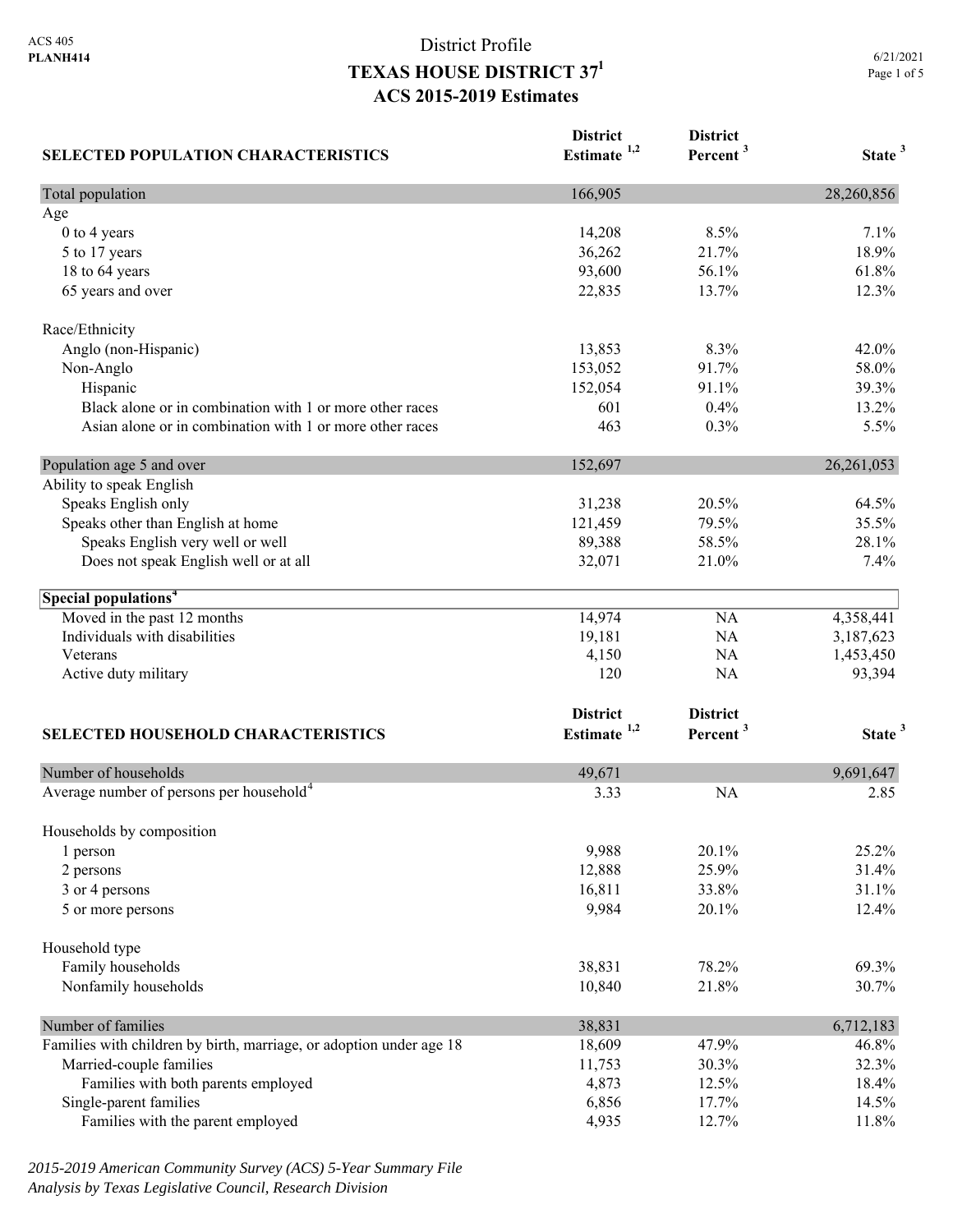| <b>SELECTED EDUCATION CHARACTERISTICS</b>                                | <b>District</b><br>Estimate $1,2$ | <b>District</b><br>Percent <sup>3</sup> | State <sup>3</sup> |
|--------------------------------------------------------------------------|-----------------------------------|-----------------------------------------|--------------------|
| Population age 3 and over enrolled in school                             | 47,687                            |                                         | 7,681,758          |
| School status                                                            |                                   |                                         |                    |
| In preschool (public and private)                                        | 3,325                             | 7.0%                                    | 6.0%               |
| In kindergarten, elementary, middle, or high school (public and private) | 36,570                            | 76.7%                                   | 69.8%              |
| In preschool through 12th grade (public only)                            | 38,747                            | 81.3%                                   | 68.8%              |
| In college, graduate, or professional school                             | 7,792                             | 16.3%                                   | 24.3%              |
| Population age 25 and over                                               | 97,469                            |                                         | 18,131,554         |
| <b>Educational</b> attainment                                            |                                   |                                         |                    |
| Bachelor's degree or higher                                              | 15,575                            | 16.0%                                   | 29.9%              |
| Less than high school graduate<br><b>SELECTED LABOR CHARACTERISTICS</b>  | 35,875                            | 36.8%                                   | 16.3%              |
|                                                                          | <b>District</b><br>Estimate $1,2$ | <b>District</b><br>Percent <sup>3</sup> | State <sup>3</sup> |
|                                                                          |                                   |                                         |                    |
| Civilian employed population age 16 and over                             | 60,640                            |                                         | 13,253,631         |
| Civilian employment sector                                               |                                   |                                         |                    |
| Private sector                                                           | 44,647                            | 73.6%                                   | 80.1%              |
| Government sector                                                        | 10,073                            | 16.6%                                   | 13.0%              |
| Self-employed                                                            | 5,813                             | 9.6%                                    | 6.7%               |
| Industry for civilian employed population                                |                                   |                                         |                    |
| Agriculture, forestry, fishing, hunting, and mining                      | 1,201                             | 2.0%                                    | $3.0\%$            |
| Construction                                                             | 4,885                             | 8.1%                                    | 8.6%               |
| Manufacturing                                                            | 3,853                             | 6.4%                                    | 8.5%               |
| Wholesale trade                                                          | 1,379                             | 2.3%                                    | 2.9%               |
| Retail trade                                                             | 7,185                             | 11.8%                                   | 11.4%              |
| Transportation and warehousing and utilities                             | 3,212                             | 5.3%                                    | 5.9%               |
| Information                                                              | 470                               | 0.8%                                    | 1.7%               |
| Finance and insurance, and real estate and rental and leasing            | 2,739                             | 4.5%                                    | 6.7%               |
| Professional, scientific, management, administrative, and waste mgmt.    | 4,705                             | 7.8%                                    | 11.5%              |
| Educational services and health care and social assistance               | 18,117                            | 29.9%                                   | 21.6%              |
| Arts, entertainment, recreation, accommodation, and food services        | 6,864                             | 11.3%                                   | 9.2%               |
| Other services, except public administration                             | 2,988                             | 4.9%                                    | 5.2%               |
| Public administration                                                    | 3,042                             | 5.0%                                    | 4.0%               |
| Population age 16 to 64                                                  | 99,499                            |                                         | 18,273,711         |
| Worked at all in the past 12 months                                      | 62,386                            | 62.7%                                   | 75.4%              |
| Worked 50-52 weeks                                                       | 49,113                            | 49.4%                                   | 59.0%              |
| Usually worked 35 or more hours per week                                 | 39,720                            | 39.9%                                   | 52.2%              |
| Usually worked less than 35 hours per week                               | 9,393                             | 9.4%                                    | 6.8%               |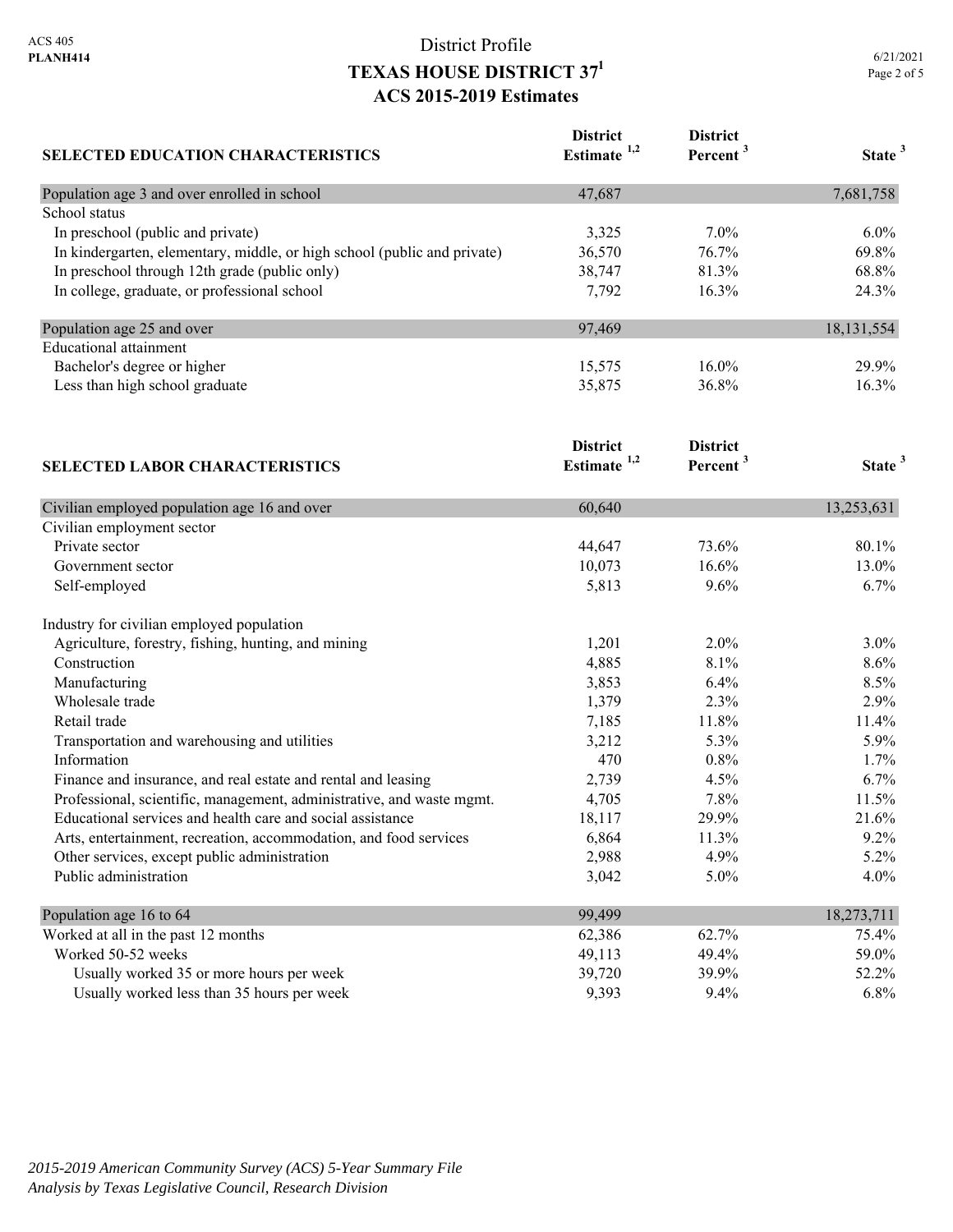| <b>SELECTED LABOR CHARACTERISTICS (continued)</b>               | <b>District</b><br>Estimate <sup>1,2</sup> | <b>District</b><br>Percent <sup>3</sup> | State <sup>3</sup> |
|-----------------------------------------------------------------|--------------------------------------------|-----------------------------------------|--------------------|
| Workers age 16 and over                                         | 60,056                                     |                                         | 13,115,511         |
| Means of transportation to work                                 |                                            |                                         |                    |
| Public transportation                                           | 573                                        | 1.0%                                    | 1.4%               |
| Private vehicle                                                 | 55,940                                     | 93.1%                                   | 90.5%              |
| Walk / bicycle / motorcycle                                     | 1,063                                      | 1.8%                                    | 1.9%               |
| Taxi / other means                                              | 564                                        | 0.9%                                    | 1.2%               |
| Worked at home                                                  | 1,916                                      | 3.2%                                    | 5.0%               |
| Travel time to work <sup>5</sup>                                |                                            |                                         |                    |
| Less than 15 minutes                                            | 16,863                                     | 28.1%                                   | 23.6%              |
| 15 minutes to 29 minutes                                        | 27,980                                     | 46.6%                                   | 34.2%              |
| 30 minutes to 44 minutes                                        | 10,068                                     | 16.8%                                   | 20.8%              |
| 45 minutes to 59 minutes                                        | 1,721                                      | 2.9%                                    | 8.3%               |
| 60 minutes or more                                              | 1,508                                      | 2.5%                                    | 8.1%               |
| <b>SELECTED INCOME CHARACTERISTICS</b>                          | <b>District</b><br>Estimate <sup>1,2</sup> | <b>District</b><br>Percent <sup>3</sup> | State <sup>3</sup> |
| Persons in poverty <sup>6</sup>                                 | 54,150                                     | 32.8%                                   | 14.7%              |
| Per capita income <sup>4</sup>                                  | \$15,645                                   | NA                                      | \$31,277           |
|                                                                 |                                            |                                         |                    |
| Number of households                                            | 49,671                                     |                                         | 9,691,647          |
| Annual household income                                         |                                            |                                         |                    |
| Less than \$10,000                                              | 6,695                                      | 13.5%                                   | 6.1%               |
| \$10,000 to \$24,999                                            | 12,009                                     | 24.2%                                   | 12.9%              |
| \$25,000 to \$49,999                                            | 13,765                                     | 27.7%                                   | 21.8%              |
| \$50,000 to \$99,999                                            | 11,423                                     | 23.0%                                   | 30.1%              |
| \$100,000 to \$199,999                                          | 4,994                                      | 10.1%                                   | 21.7%              |
| \$200,000 and over                                              | 785                                        | 1.6%                                    | 7.4%               |
| Households with social security income                          | 16,513                                     | 33.2%                                   | 25.6%              |
| Households with supplemental security income (SSI)              | 3,775                                      | 7.6%                                    | 4.7%               |
| Households with public assistance income <sup>7</sup>           | 1,197                                      | 2.4%                                    | 1.4%               |
| Households that received food stamps/SNAP in the past 12 months | 13,959                                     | 28.1%                                   | 11.8%              |
| Number of families living in poverty                            | 11,369                                     |                                         | 759,269            |
| With related children under age 18                              | 8,638                                      | 76.0%                                   | 77.1%              |
| Married couple families                                         | 3,938                                      | 34.6%                                   | 26.2%              |
| Single-parent families                                          | 4,700                                      | 41.3%                                   | 50.9%              |
| Female head of household                                        | 4,042                                      | 35.6%                                   | 44.4%              |
| Male head of household                                          | 658                                        | 5.8%                                    | 6.4%               |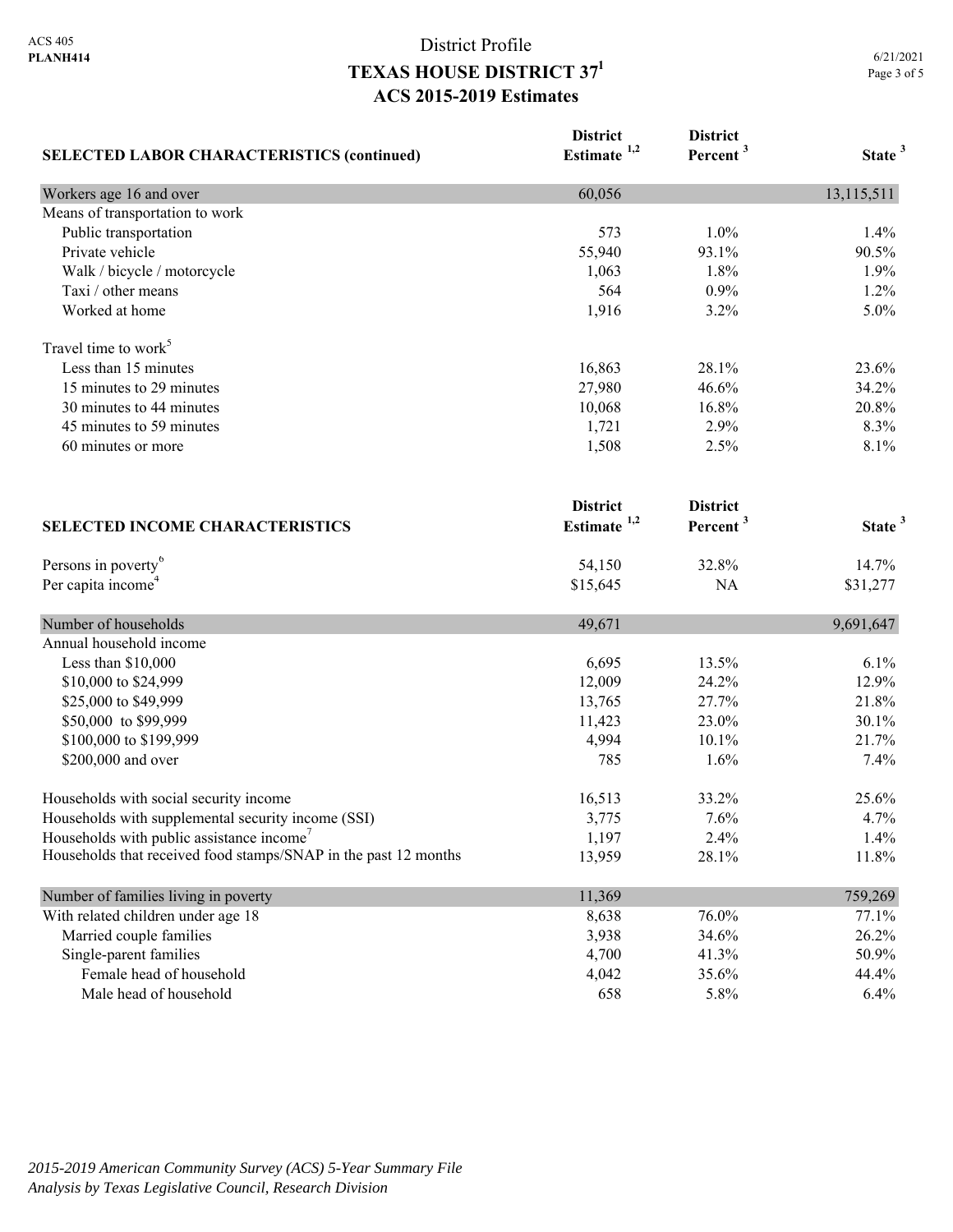**SELECTED HOUSING CHARACTERISTICS District Estimate 1,2 District Percent <sup>3</sup> State <sup>3</sup>** Number of housing units 10,937,026 Age of housing Built in 2010 or later 10.4% 10.4% 10.4% 10.4% 10.4% 10.4% 10.4% 10.4% 10.4% 10.4% Built between 2000 and 2009 12,240 18.8% 19.3% 19.3% Built between 1990 and 1999 10,709 16.5% 15.2% Built between 1970 and 1989 26,666 41.0% 31.4% Built before 1970 23.7% 23.7% Occupancy status Owner-occupied 29,939 46.0% 54.9% Renter-occupied 19,732 30.3% 33.7% Vacant 15,366 23.6% 11.4% Median gross rent (contract rent plus estimated utility and fuel cost)<sup>4</sup> \$716 NA \$1,045 Median value of owner-occupied housing units<sup>4</sup> 581,400 NA \$172,500 Number of owner-occupied housing units 29,939 6,004,802 Value of owner-occupied housing Less than \$50,000 7,039 23.5% 8.9% \$50,000 to \$99,999 11,875 39.7% 16.5% 16.5% \$100,000 to \$199,999 32.2% 32.2% 32.2% 32.2% 32.2% 32.2% 32.2% 32.2% 32.2% 32.2% 32.2% 32.2% 32.2% 32.2% 32.2%  $$200,000$  to \$499,999 34.8% 34.8% \$500,000 and above 784 2.6% 7.6% Selected monthly owner costs as a percentage of household income<sup>8</sup> 35 percent or more 15.3% 16.7% 15.3% 20 to 34.9 percent 24.9% 22.6% 24.9% 26.169 20.6% 24.9% Less than 20 percent 59.0% 59.0% 59.0% 59.0% 59.0% 59.0% 59.0% 59.0% 59.0% 59.0% 59.0% 59.0% 59.0% 59.0% 59.0% Vehicles available in owner-occupied housing units No vehicle  $1,176$   $3.9\%$   $2.1\%$ One or more vehicles 28.763 96.1% 97.9% 97.9% Number of renter-occupied housing units 19,732 3,686,845 Gross rent<sup>9</sup> Less than \$500 4,458 22.6% 6.2% \$500 to \$749 **6,007 30.4%** 13.4%  $$750 \text{ to } $999$  24.2% 24.2% \$1,000 to \$1,249 1,873 9.5% 20.7% \$1,250 and above 30.5% 30.5% 30.5% 30.5% Gross rent as a percentage of household income<sup>8</sup> 35 percent or more 35.9% 35.9% 20 to 34.9 percent 32.1% 32.1% Less than 20 percent 24.9% 24.9% 24.9% 26.9% 24.9% 26.9% 26.9% 26.9% 26.9% 26.9% 26.9% 26.9% 26.9% 26.9% 26.9% 26.9% 26.9% 26.9% 26.9% 26.9% 26.9% 26.9% 26.9% 26.9% 26.9% 26.9% 26.9% 26.9% 26.9% 26.9% 26.9% 26.9% 26.9% 26. Vehicles available in renter-occupied housing units No vehicle 10.5% 10.5% 10.5% 10.5% 10.5% 10.5% 10.5% 10.5% 10.5% 10.5% 10.5% 10.5% 10.5% 10.5% 10.5% 10.5% 10.5% One or more vehicles 89.5% 89.5%